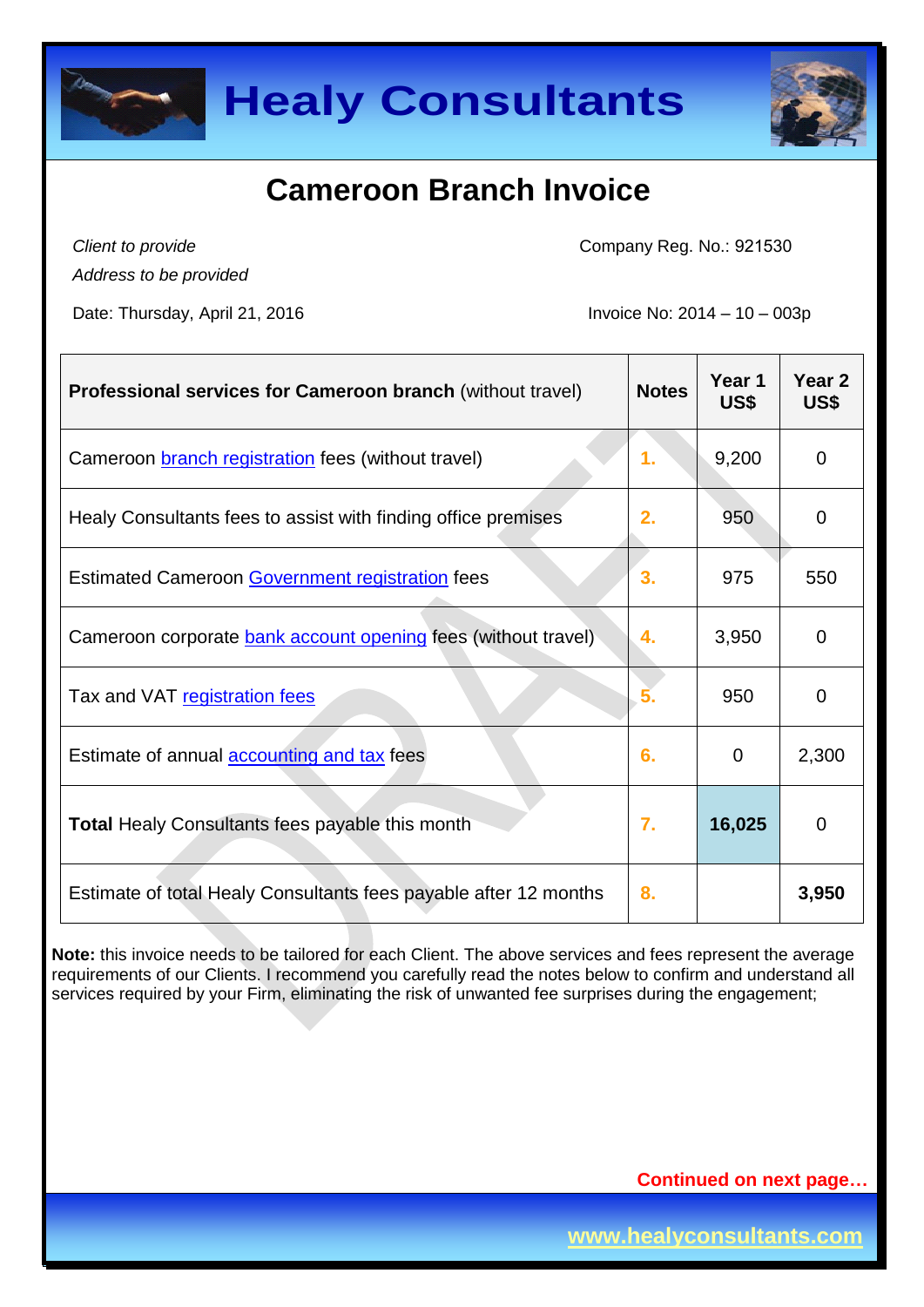



## **Cameroon Branch Invoice**

#### *Notes to invoice above*

**1.** Healy Consultants fees to efficiently and effectively complete Cameroon branch registration within [5 weeks](http://www.healyconsultants.com/cameroon-company-registration/fees-timelines/) by i) choosing the optimum regulatory license for our Client's business activities ii) reserving a branch name with [Companies Registry](http://www.cfce.cm/) (CFCE) iii) settling our accountant and lawyer fees and  $\overline{iv}$ ) preparing a high quality branch registration application for CFCE;

All [engagement fees](http://www.healyconsultants.com/company-registration-fees/) (click link) are agreed and paid up front and agree to the fees published on our country web pages. Consequently, there are no hidden fees, surprises or ambushes throughout the engagement. All engagement deadlines are agreed up front in the form of a [detailed](http://www.healyconsultants.com/index-important-links/example-project-plan/)  [project plan,](http://www.healyconsultants.com/index-important-links/example-project-plan/) mapping out [deliverables](http://www.healyconsultants.com/deliverables-to-our-clients/) by week throughout the engagement term;



Every week during the engagement, Healy Consultants will email our Client a detailed status [update.](http://www.healyconsultants.com/index-important-links/weekly-engagement-status-email/) Our Client is immediately informed of engagement problems together with solutions. Your dedicated engagement manager is reachable by phone, Skype, live chat and email and will communicate in your preferred language;

- **2.** Before branch registration is complete, the Cameroon Government must review and approve a lease agreement for office premises. Healy Consultants one-time fee for this service amounts to US\$950. The monthly rent thereafter will be paid independently and directly to the landlord by our Client. An estimate of such a rental for a space of 10 sq. m. for one employee is US\$2,100 per month;
- **3.** This fee is an estimate of Government costs to complete your Firm's engagement. All Government fee payments will be supported by original receipts and invoices. Examples of Government costs include **i)** reserving the branch name **ii)** registration with the Chamber of Commerce **iii)** registers with the [Stamp Duty Office](http://www.impots.cm/?hl=en_US) **v)** application to the [Registrar of Companies](http://www.cfce.cm/) **vi)** publish the registration of the branch in the legal journal **vii)** declare the existence of the branch before the authorities in charge of the industry, Department of Labour and personnel employed with the [Caisse Nationale de Prevoyance Sociale](http://www.cnps.cm/) NSIF/CNPS. Following engagement completion, Healy Consultants will refund our Client any excess of funds received over actual Government costs paid;

**Continued on next page…**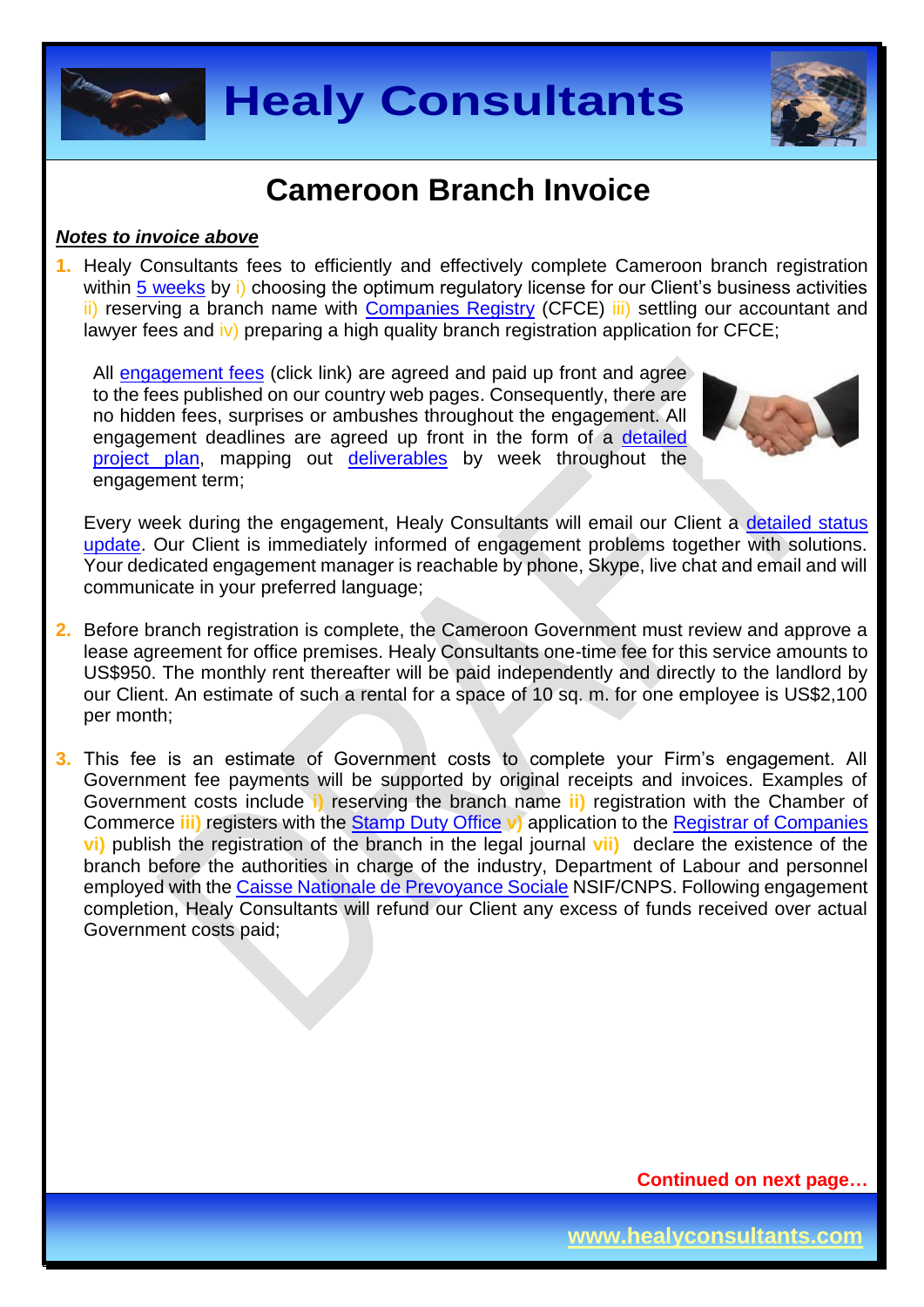



## **Cameroon Branch Invoice**

**4.** Healy Consultants will be pleased to open a Cameroon corporate bank account without travel. It is a time consuming task, Healy Consultants will shelter our Client from the administrative challenges. As you can appreciate, it is a difficult task to obtain bank account approval through a newly formed company, when shareholders and directors and bank signatories reside overseas. Healy Consultants will prepare a business plan for the bank to optimize the probability of corporate bank account approval. Depending on our Client business and nationality, there is a 20% probability the banks will request a bank signatory to travel for a one-hour bank interview. Healy Consultants will try its best to negotiate with the bank for a travel exemption. If our Client must travel to Cameroon for corporate bank account opening, Healy Consultants will refund our Client US\$950;

If our Client is not comfortable with only a Cameroon corporate bank account, Healy Consultants will be pleased to open [an international corporate bank account](http://www.healyconsultants.com/international-banking/) (click link) outside of Cameroon. Examples include New York, Germany, Liechtenstein, Austria, Bulgaria, South Africa, Australia, London, South America or Dubai. All banks will be top tier banks in these countries with excellent internet banking services. Example of our global banking partners include HSBC, Standard Chartered Bank, Citibank, Barclays, Standard bank, ANZ bank, VTB bank, UBS, Credit Suisse;

The banks enjoys ultimate power of approval of corporate bank account applications. Consequently, guaranteed success is outside of Healy Consultants' control. What is inside our control is the preparation and submission of a high quality bank application that maximizes the likelihood of approval. To date, we enjoy a 100% approval record because of our global banking [relationships](http://www.healyconsultants.com/international-banking/corporate-accounts/) and determination.







Global banks continue to tighten corporate bank account opening procedures, their internal compliance departments completing more thorough due diligence of Clients. Consequently, our Clients should expect the bank account approval period to take up to 4 weeks. Furthermore, global banks now require evidence of proof of business in the country where the corporate bank account will be, including sales contracts or lease agreement;

**5.** In accordance with Cameroon law, each entity must register for corporate tax and VAT at the [Ministry of Finance;](http://www.impots.cm/index.php?page=droits-d-enregistrement&hl=fr_FR)

**Continued on next page…**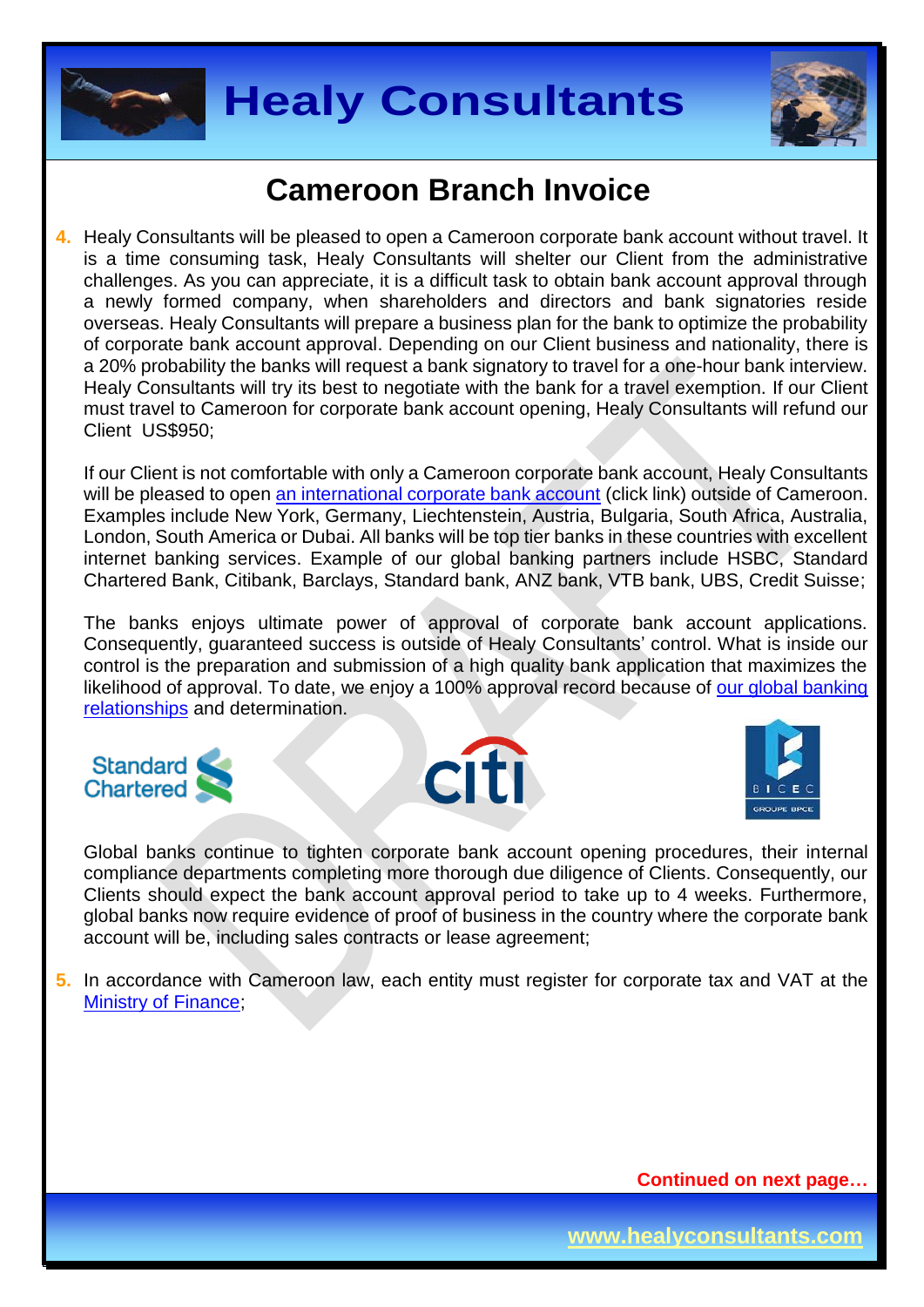



### **Cameroon Branch Invoice**

**6.** For an active trading branch, these [accounting and tax](http://www.healyconsultants.com/cameroon-company-registration/accounting-legal/) fees are an estimate of Healy Consultants fees to efficiently and effectively discharge your annual branch accounting and tax obligations. Following receipt of a set of draft accounting numbers from your branch office, Healy Consultants will more accurately advise accounting and tax fees. For a dormant branch office, Healy Consultants fees are only US\$950;



- **7.** All fees quoted in this invoice correspond to fees quoted [on Healy Consultants' website.](http://www.healyconsultants.com/company-registration-fees/) Please review this invoice carefully to identify errors. During the rush of the business day, it is possible that Healy Consultants inadvertently made fee calculation errors, typing errors or omitted services or omitted historic fee payments from Clients. In the unfortunate event you identify invoice errors, please revert to me directly re the same. I apologize in advance if I or my staff made invoice errors;
- **8.** Assuming our Clients re-engage Healy Consultants in year 2, this fee is an estimate of the fees payable next year, 12 months after the date of company registration;
- **9.** The fees quoted in this invoice are a prediction of the fees required to efficiently and effectively complete this engagement in a timely manner. If during the engagement Healy Consultants realizes that the project is more complex than anticipated, requiring a large additional investment of time, my Firm will revert to request additional fees. If Healy Consultants completes the engagement faster and more easily than expected, Healy Consultants is happy to refund some fees to our Client;
- **10.**A branch in Cameroon can enter into all lines of business activities although its scope of operations must be previously defined by the parent company. The branch suffers a corporation tax of 33%. The parent company paid up share capital must be at least US\$1,900. A branch can i) lease office premises ii) issue sales invoice to Clients' and iii) sign local legal contracts. A branch can import and export goods. The life of the branch is unlimited;
- 11. Engage Healy Consultants to **project manage** business set up in every country on the planet. We are the best in the [world](http://www.healyconsultants.com/best-in-the-world/) at what we do, timely completing [the A to Z](http://www.healyconsultants.com/a-to-z-of-business-set-up/) of every country engagement;
- **12.**In accordance with [OHADA Uniform Act,](http://www.juriscope.org/uploads/pdf/ohada/OHADA_en/societe-gb.pdf) there is no issued share capital requirement for branch registration although the parent company must have a minimum paid-up share capital of US\$1,900 (XAF 1,000,000);
- **13.**In accordance with the [OHADA Uniform Act,](http://www.juriscope.org/uploads/pdf/ohada/OHADA_en/societe-gb.pdf) each Cameroon branch must have at least one individual country representative ordinarily resident in Cameroon. If required, Healy Consultants will be pleased to provide your firm with a professional nominee representative in Cameroon. Our fee amounts to US\$6,600 per annum;

**Continued on next page…**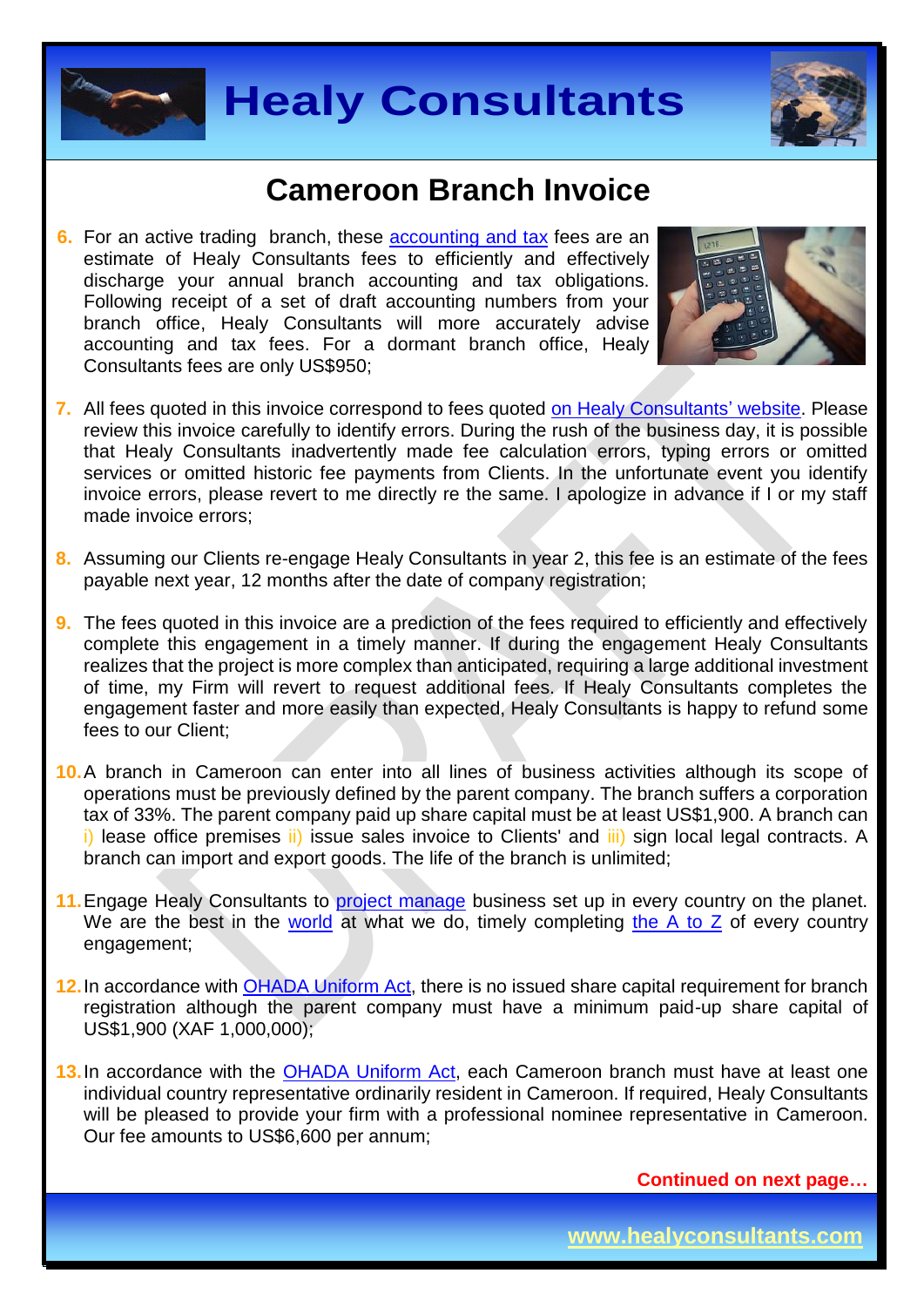



### **Cameroon Branch Invoice**

**15.** If our Client and Healy Consultants properly plan this engagement, our Clients' will not have to travel during this engagement. Healy Consultants will efficiently and effectively and aggressively complete company registration and corporate bank account opening in a timely manner without our Client presence. Instead, our Client will need to i) sign and get documents legalized in the embassy in their country of origin and ii) courier the originals to Healy Consultants office:



- **16.**Depending on our Client's business and nationality, the Cameroon Government may require a special regulatory license to carry on your business in the country. Healy Consultants will assist our Client secure license approval; there may be additional engagement fees. However, the Government enjoys ultimate power of approval of branch registrations and business licenses;
- 17. If our Client requires nominee shareholder and director services [\(click link\),](http://www.healyconsultants.com/corporate-outsourcing-services/nominee-shareholders-directors/) Healy Consultants will be pleased to assist. Our fee for professional, passive nominee corporate shareholder amounts to US\$2,100 per annum. Our fee to be both nominee director and shareholder amounts to US\$6,600 per annum. Being the sole shareholders and sole director of a Client's company exposes Healy Consultants to reputation, litigation and financial risk;
- **18.**If required, Healy Consultants will be pleased to assist your firm secure employee [visa](http://www.visa-en-ligne.com/pays/Cameroun.php) approvals. Our fee is US\$2,950 for the first employee, US\$1,950 for the second employee, US\$950 per employee thereafter. Our employee visa fees includes preparation of a quality visa application and submitting to the correct Government immigration officers. The Government enjoys ultimate power of approval of visa applications. Consequently, guaranteed success is outside of Healy Consultants' control. What is inside our control is the preparation and submission of a high quality immigration visa application that maximizes the likelihood of visa approval;
- **19.**Some of our Clients request Healy Consultants to provide temporary shared [office space](http://www.healyconsultants.com/virtual-office/) for 6 months until their preferred business premises is found. If your Firm requires this service, our one-time fee is US\$950. Monthly rental thereafter is paid directly to the landlord, independently of Healy Consultants;
- **20.**Monthly and yearly Government tax obligations include **i)** payroll reporting and **ii)** monthly and yearly VAT and corporation tax return filing. If you need our help, Healy Consultants can complete monthly Government reporting for a monthly fee of US\$860. Healy Consultants monthly support will include **i)** receive in dropbox the monthly invoices from our client **ii)** label monthly bank statement transactions **iii)** preparation and submission of VAT returns and **iv)** monitor monthly profit levels to minimize annual tax **v)** submission of monthly employee payroll reporting;

**Continued on next page…**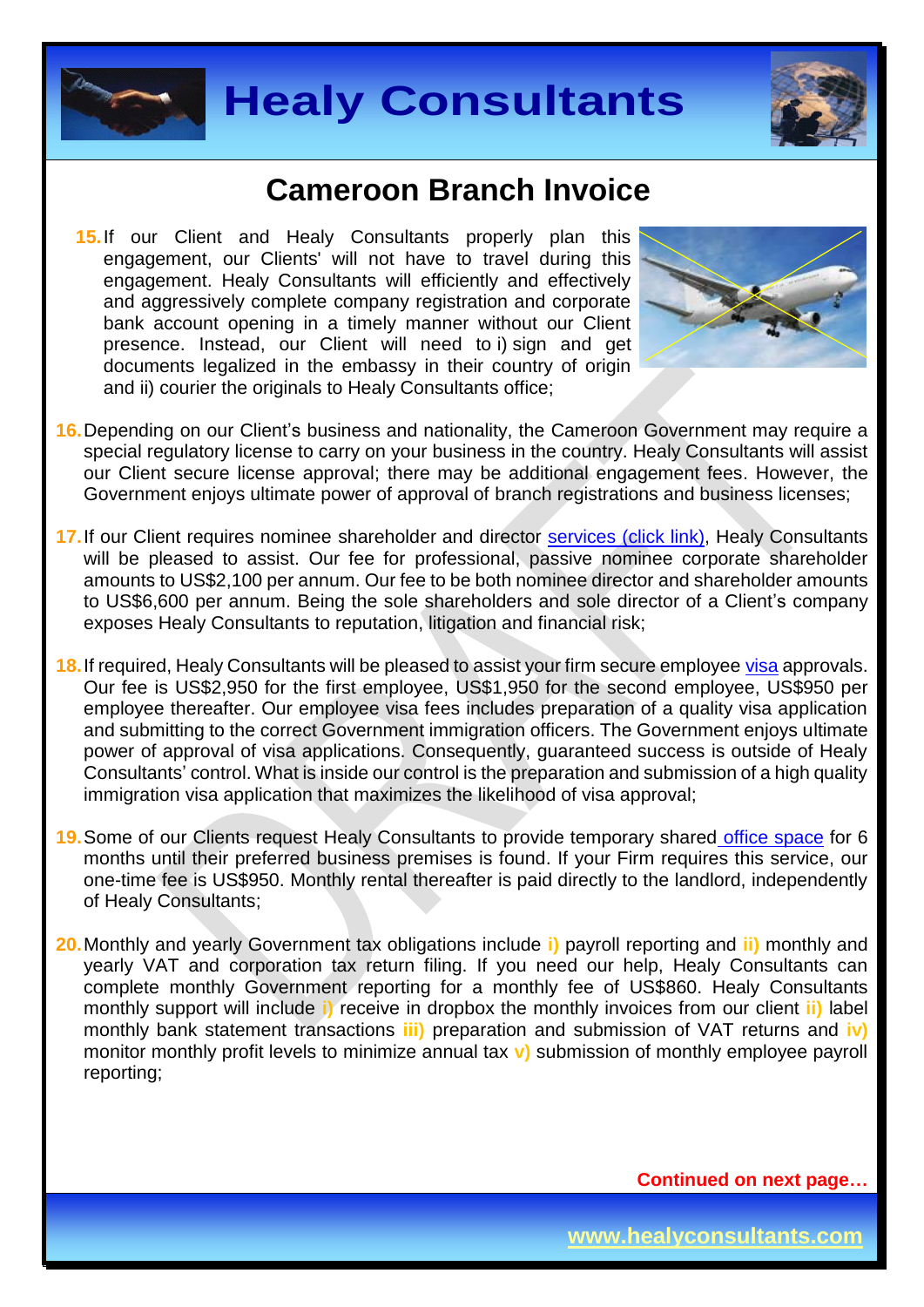



### **Cameroon Branch Invoice**

- **21.**To assist our Clients to minimize foreign exchange costs, we offer the payment in SG\$, Euro, Pounds or US\$. Kindly let me know in which currency your Firm prefers to settle our fees and I will send an updated invoice, thank you:
- **22.**During the engagement, shareholders and directors' documents may need to be translated into the local language; before the Government and Bank approves company registration and corporate bank account opening respectively. Consequently, our Client should budget for possible additional translation and embassy attestation fees. Either our Client or Healy Consultants can complete this administrative task;

As always, Healy Consultants will negotiate with all third parties to eliminate or reduce additional engagement costs. For transparency purposes, all third party fee payments will be supported by original receipts and invoices. Examples of possible third party payments include **i)** embassy fees **ii)** notary public costs **iii)** official translator fees;

- 23. Some of our Clients' require an [immediate country](http://www.healyconsultants.com/turnkey-solutions/) solution. With this strategy, within one week Healy Consultants can supply our Client **i)** an existing dormant Cameroon company number and **ii)** an already approved Cameroon corporate bank account number and **iii)** a business address. Turnkey solutions are attractive to those entrepreneurs who wish to immediately close a country deal, sign a contract or invoice a customer;
- 24. As stipulated on our [business website](http://www.healyconsultants.com/) and in section 3 of our engagement letter, Healy Consultants will only commence the engagement following **i)** settlement of our fees and **ii)** completion and signing of our legal engagement letter;
- 25. Healy Consultants will only register your branch after 75% of [due diligence documentation](http://www.healyconsultants.com/due-diligence/) is received by email. Healy Consultants will only open a corporate bank account after 100% of the Client's original due diligence documentation is received by courier;
- **26.**During the annual renewal engagement with our Client, our in-house [Legal and Compliance](http://www.healyconsultants.com/about-us/key-personnel/cai-xin-profile/)  [Department \(click link\)](http://www.healyconsultants.com/about-us/key-personnel/cai-xin-profile/) reviews the quality and completeness of our Client file. Consequently, Healy Consultants may revert to our Client to ask for more up to date due diligence [documentation;](http://www.healyconsultants.com/due-diligence/)
- **27.**To assist our Clients to minimize foreign exchange costs, we offer the payment in SG\$, Euro, Pounds or US\$. Kindly let me know in which currency your Firm prefers to settle our fees and I will send an updated invoice, thank you;
- **28.**To efficiently and effectively complete your engagement in a timely manner, we recommend your Firm transfers these funds to Healy Consultants' corporate bank account. Thereafter, our Incorporation and Banking Team will aggressively advance your engagement, providing your Firm daily feedback as to engagement status. I would be grateful if you email us the bank transfer advice slip to enable my Accounting Department to accurately and timely identify bank receipts.

**Continued on next page…**